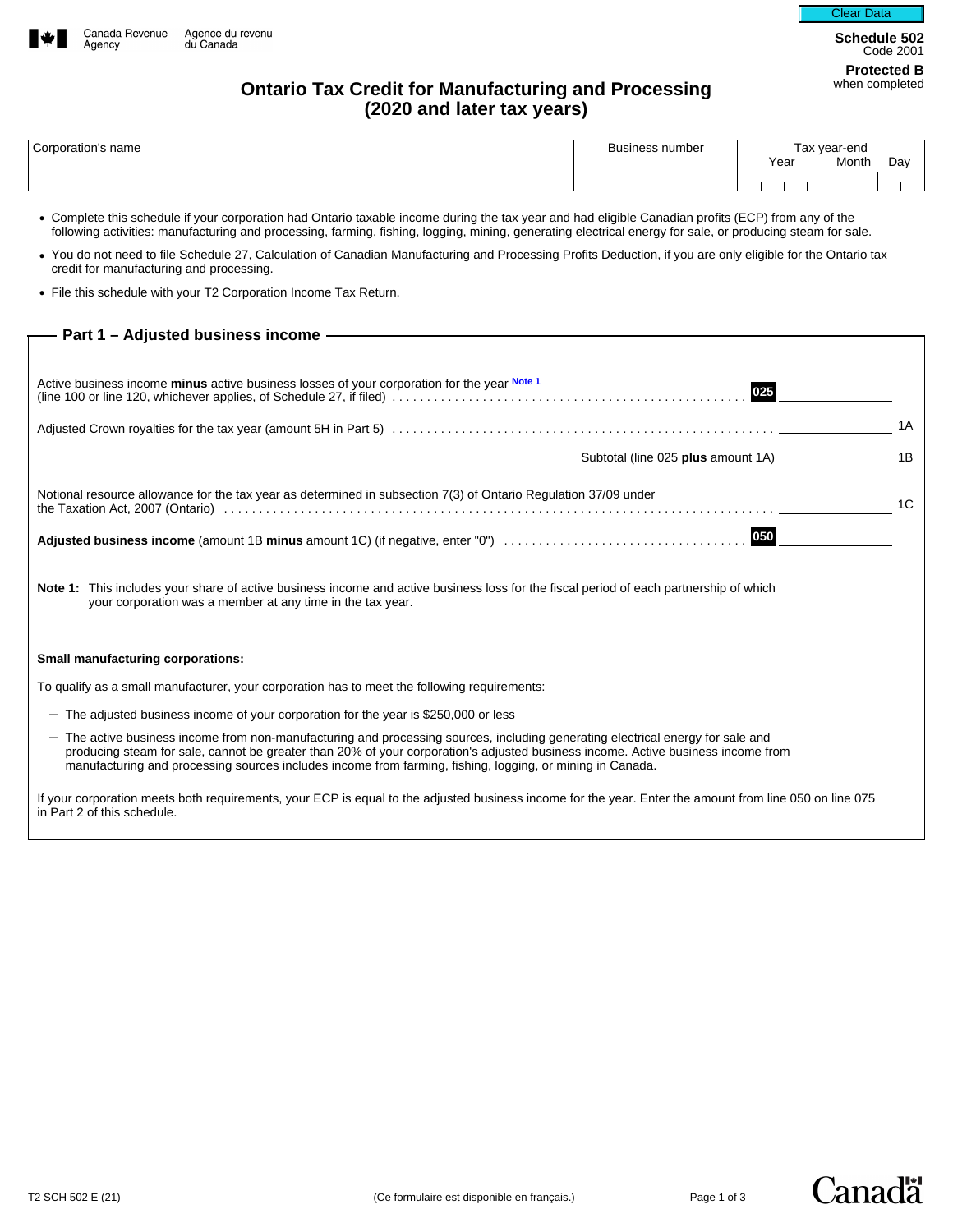| Part 2 - Ontario tax credit for manufacturing and processing - The Manuscription                                                                                                                                                         |             |    |
|------------------------------------------------------------------------------------------------------------------------------------------------------------------------------------------------------------------------------------------|-------------|----|
| <b>Eligible Canadian profits:</b>                                                                                                                                                                                                        |             |    |
| If you are a small manufacturing corporation, enter the amount from line 050 in Part 1 of this schedule on line 075.<br>Otherwise, complete the following calculation:                                                                   |             |    |
|                                                                                                                                                                                                                                          |             | 2A |
| Canadian profits from generating electrical energy or producing steam for sale                                                                                                                                                           |             | 2B |
|                                                                                                                                                                                                                                          |             | 2C |
|                                                                                                                                                                                                                                          |             | 2D |
|                                                                                                                                                                                                                                          |             |    |
| Ontario adjusted small business income                                                                                                                                                                                                   |             | 2E |
|                                                                                                                                                                                                                                          |             | 2F |
|                                                                                                                                                                                                                                          |             | 2G |
| For corporations resident in Canada, complete amounts 2H to 2J as applicable. Otherwise, enter "0" at amount 2K.                                                                                                                         |             |    |
|                                                                                                                                                                                                                                          | 2H          |    |
| Taxable income earned in all<br>Amount 2G $\times$ $\left(1 - \frac{\text{provinces and territories Note 3}}{\text{Total taxable income}}\right) = \frac{1}{\frac{1}{\frac{1}{\sqrt{1}}}}$                                               | $21$ Note 4 |    |
|                                                                                                                                                                                                                                          |             |    |
|                                                                                                                                                                                                                                          | 2J          |    |
|                                                                                                                                                                                                                                          |             | 2K |
|                                                                                                                                                                                                                                          |             | 2L |
| Income eligible for the Ontario tax credit for manufacturing and processing                                                                                                                                                              |             | 2M |
| Ontario tax credit for manufacturing and processing:                                                                                                                                                                                     |             |    |
|                                                                                                                                                                                                                                          |             |    |
| Amount 2M<br>Taxable income for Ontario Note 5<br>×<br>Taxable income for all Note 3<br>provinces and territories                                                                                                                        | $x$ 1.5%    | 2N |
| Enter amount 2N on line 406 of Schedule 5, Tax Calculation Supplementary – Corporations                                                                                                                                                  |             |    |
| Note 2: Applies only if your corporation was a Canadian-controlled private corporation throughout the tax year.                                                                                                                          |             |    |
| <b>Note 3:</b> Includes the offshore jurisdictions for Nova Scotia and Newfoundland and Labrador.                                                                                                                                        |             |    |
| Note 4: If negative, enter "0".                                                                                                                                                                                                          |             |    |
| Note 5: If your corporation had a permanent establishment only in Ontario, enter the amount from line 360 on page 3 of the T2 return. Otherwise,<br>enter the taxable income allocated to Ontario from column F in Part 1 of Schedule 5. |             |    |